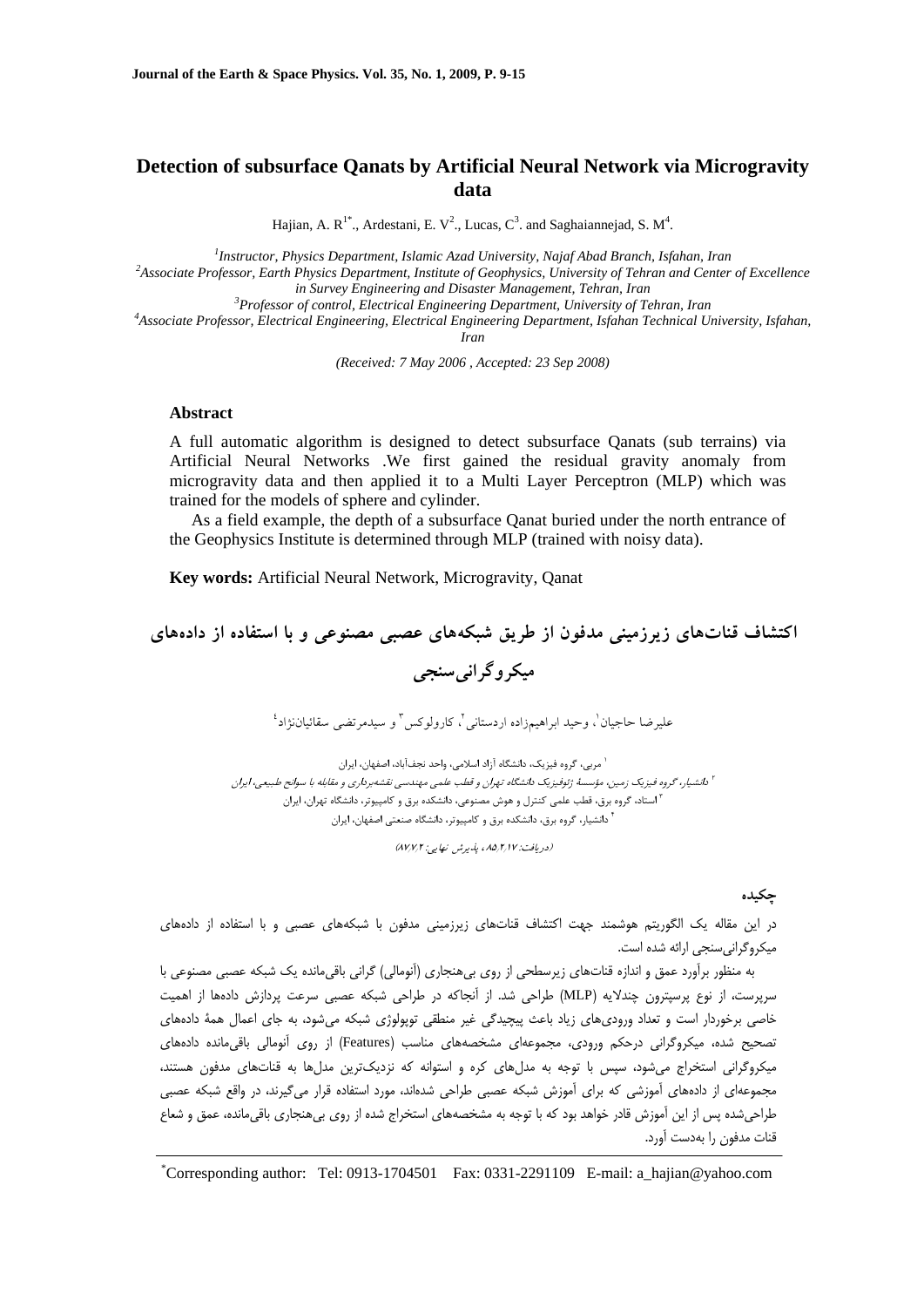از آنجاكه قاعده كلاسيك خاصي براي انتخاب تعداد نورونها در لايه پنهان شبكه عصبي چندلايه وجود ندارد، شبكههاي عصبي چندلايه گوناگوني با تعداد نورونهاي متفاوت در لايه پنهان مورد آزمايش قرار گرفت و نمودارهاي عملكرد شبكه در هر حالت بهدست آمد تا از روي آن بهترين مقدار تعداد نورونها در لايه پنهان حاصل شود.

پس از اين مرحله ابتدا با استفاده از مجموعهاي دادههاي مصنوعي، شبكه عصبي طراحيشده مورد آزمون قرار گرفت. سپس خروجيهاي شبكه با استفاده از دادههاي مصنوعي نوفهدار براي مدلهاي كره و استوانه بررسي شد كه عملكرد مناسبي را نشان داد.

همچنين، عمق قنات زيرزميني مدفون واقع در ورودي شمالي مؤسسه ژئوفيزيك درحكم نمونهاي عملي با شبكه عصبي طراحي شده، بهدست آمد كه با مقدار واقعي آن انطباق خوبي داشت.

**واژههاي كليدي:** شبكههاي عصبي، ميكروگرانيسنجي، قنات، پرسپترون چندلايه (MLP(

#### **1 INTRODUCTION**

In some parts of Isfahan, ran, there are many subsurface Qanats with a depth of few meters. They were excavated to make subsurface channels of water for water transmission systems which were invented by Iranians for the first time. But most of them have dried and been buried, so that they are now known as dangerous objects for the buildings and infrastructures located at the surface on top of them, because they can act as a trigger of down lifting of the ground. The municipality of Isfahan is trying to detect these subsurface Qanats to determine the risk areas of the city for new building sites and also old buildings to prevent down lifting.

The best geophysical method to detect these kinds of cavities is certainly the microgravity. Qanats have a clear gravity anomaly due to a significant density contrast with the host. In this paper an intelligent method is presented to locate the subsurface Qanats from microgravity data. Some methods like Euler De-convolution and Analytical Signals are very sensitive to noise and depending on interpreter experiments, but using the Artificial Neural Network method the interpreter will be able to determine the depth of the body intelligently.

### **2 NEURAL NETWORKS**

Neural Networks are increasingly being used in prediction, estimation, and optimization problems. Neural networks have gained popularity in geophysics during the last decade.

They have been applied successfully to a variety of problems in geophysics. Nowadays, Neural Networks are also used in microchip technology for computer hardware.

Recent developments in gravity measurements and especially in microgravity tools have been prepaid excellent conditions for data acquisition to make better interpretation results specially detection of gravity sources. For these developments, combined with higher speed data acquisition technology, have made it possible to detect much smaller objects like small subsurface cavities.

The gravity data sets are naturally noisy so that it is very hard to estimate the gravity source depths precisely. Therefore, there an increasing need for a fully automatic interpretation technique that can be used to make decisions regarding the nature of the sources in real time. The massively parallel processing advantage of Artificial Neural Networks makes them suitable for hardware implementation; therefore, the detection of small gravity sources objects will be possible more precisely, especially for depth estimation of the cavities. Artificial Neural Networks are part of a much wider field called artificial intelligence, which can be defined as the study of mental facilities through the use of computational models (Charniak and McDermott, 1985). There are several types of artificial neural networks .For complete information covering the whole domain of neural networks kinds, the reader is referred to the excellent book of Fundamental of Artificial Neural Networks by Menhaj (2000).

Summarizing their reviews, neural networks can be divided into two main categories: supervised feed-forward networks and unsupervised recurrent networks. In the supervised feed-forward, information is only allowed to flow in one direction without any feedbacks. These nets are supervised because using a set of correct input-output pairs, called the training set, small changes in the connection weights are made in order to minimize the difference between the actual and the desired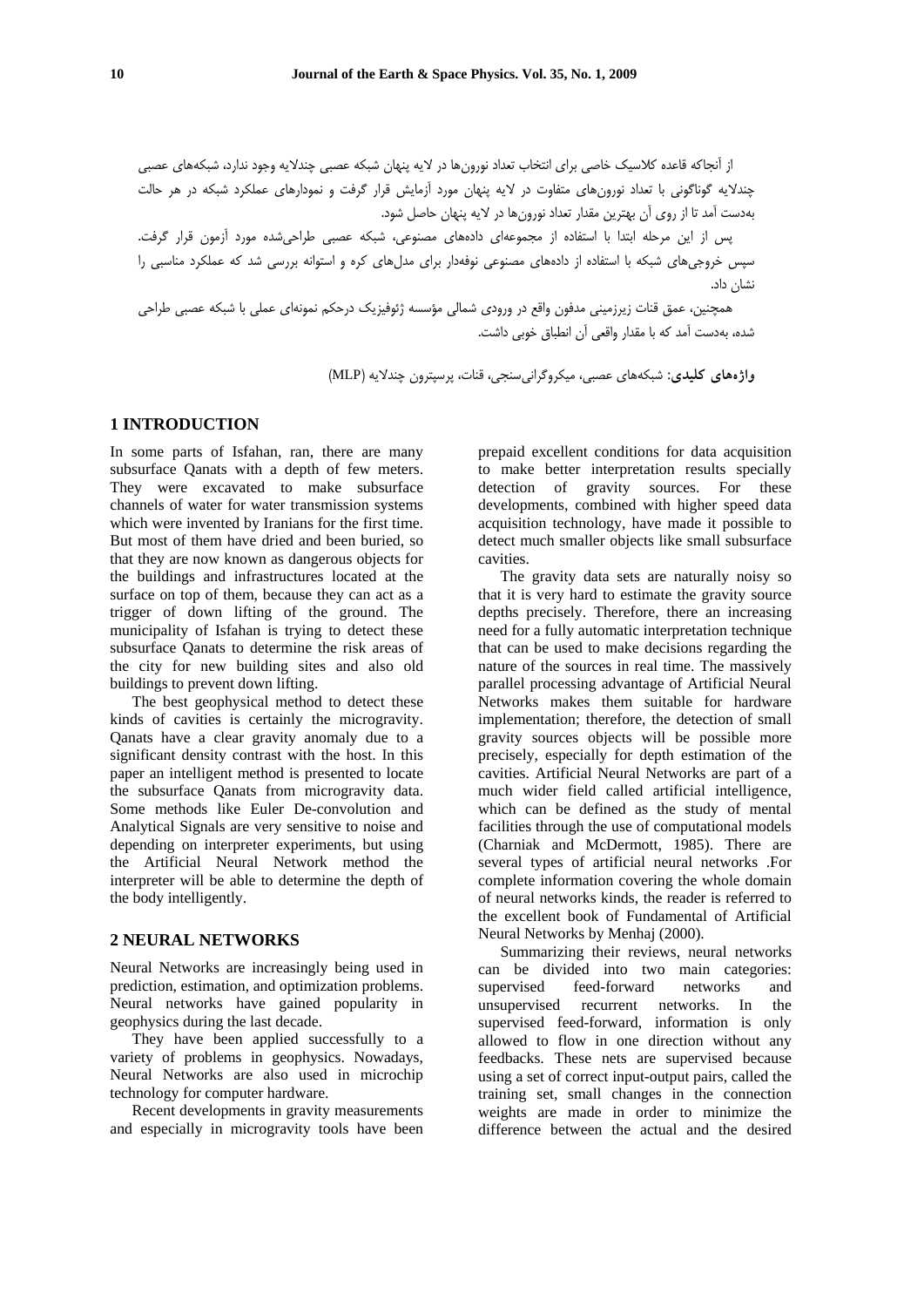output values in a distributed way. Back propagation is the most popular supervised feed forward network. In the unsupervised recurrent type, the networks allow information to flow in either direction. These models are called unsupervised since the weight matrix is fixed at the beginning using global information and never changed. These networks are useful in optimization applications where a certain cost function should be maintained. One should merely choose a neural network whose energy function coincides with the given cost function. A Hopfield model is the most popular unsupervised recurrent network.

Application of neural network in microgravity is in its early stages. We hope to develop a more flexible intelligent method for Qanat detection by applying other methods like Fuzzy Logic and Genetic algorithms in the future, to develop a near-real-time processing system.

In this paper, we explore the supervised Multi Layer Perceptron (MLP) neural network for Qanat location estimation.

## **3 TRAINING DATA**

To design the MLP neural network, it is necessary to have some available data as a set of inputoutputs for training the network. To train the MLP with microgravity data, the problem is that if all the measured points are applied as inputs of the network it will have a lot of inputs and be time consuming in training .To prevent this problem we selected some features from microgravity data.

In this way, we prepared training data for two models in the shape of a sphere and a cylinder because the shape of most subsurface cavities is approximately sphere or cylinder. The features were calculated for these models with the equations (1), (2) and (3) (Emile Klingele, Alexandre Gret, 1998).

$$
F_1 = \int_{t-}^{t+} g(x) dx
$$
 (1)

$$
F_2 = xg50 \tag{2}
$$

$$
F_3 = xg75 \tag{3}
$$

F1, F2, F3: Features calculated from gravity data; where F1 is the ...

 $g(x)$ : gravity value (in micro gal) at the point with horizontal distance of x (in meter)

xg50: x of the point where the gravity value is 50% of the maximum gravity value

xg75: x of the point where the gravity value is 75% of the maximum gravity value.

The domain of the integral in equation 1 is shown in figure 1. And gc is calculated from equation (4).

$$
gc = g_{\min} + 0.2 * (g_{\max} - g_{\min})
$$
 (4)

Where  $g_{min}$  is the minimum value of the measured gravity and  $g_{\text{max}}$  is the maximum value of the measured gravity. So gc is a definite value to find the domain of the integral equation (1).On the other hand in upper and lower domain of the integral in equation (1) the value of  $g(x)$  is equal by gc.

As has been shown in figure 2 the inputs of Artificial Neural Network (ANN) are F1, F2,F3 and outputs are R,Z where R is the radius of the Qanat and Z is its depth.

So the training set will be (F1, F2, F3), (R, Z). To prepare microgravity training data we used the equations (5) and (6) (Abdelrahman et al. 2001).



**Figure 1.** Integral domain for microgravity data.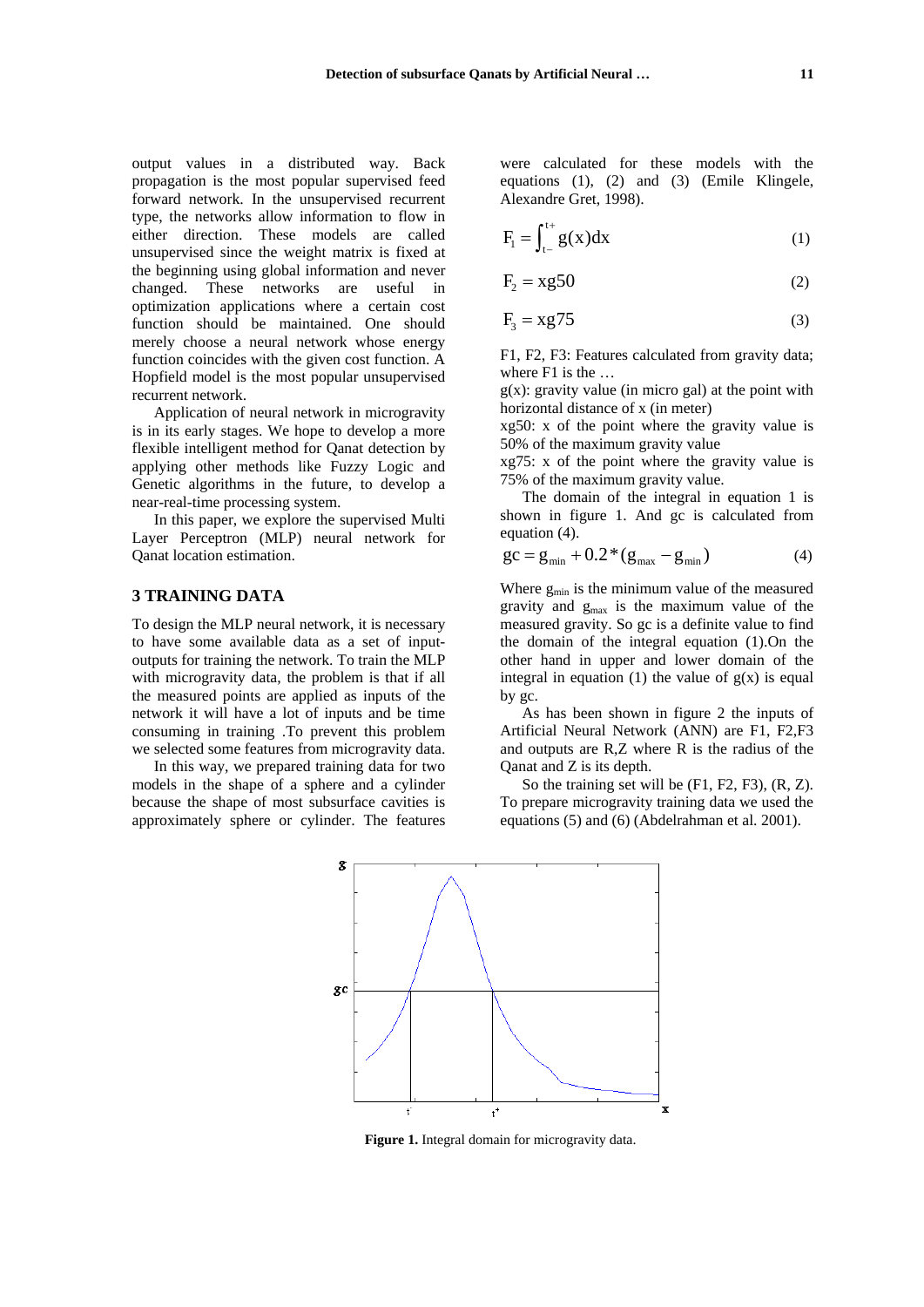

**Figure 2.** Schematic of ANN with inputs and outputs.

$$
g(x, z) = \frac{AZ}{(x^2 + z^2)^q}
$$
 (5)

 $2\pi GPR^2$  Horizontal cylinder  $A = \begin{cases} \frac{4}{3} \pi \text{GPR} & \text{Sphere or Vertical cylinder} \end{cases}$  $\overline{a}$ ⎨ (6)

R: Radius of the sphere or cylinder, Z: Depth of sphere or cylinder

X: Horizontal Distance, G: universal gravity constant (figure 3) P: Contrast density



**Figure 3.**Values of R, Z, x in equation (3-5).

To prepare a set of training data first, the features F1, F2, F3 are calculated for various values of depth and radius in a domain of (Rmin, Rmax), (Zmin, Zmax) from equation (1). So the MLP network will be able to detect the Qanats which have radius between Rmin, Rmax and depth between Zmin, Zmax. For example if we are looking for the Qanats with a radius of 1 to 3 meter at a depth of 4 to 10 meter then Zmax=10 , Zmin=4, Rmax=3 and Rmin=1.

The briefly algorithm we used is that after that the neural network was trained by this set of data, the features (F1, F2, F3) were explored from real gravity data and fed to the trained neural network,

and it is clear that the outputs of the trained neural network for this inputs are the depth and radius of the object.

### **4 MLP NETWORK STRUCTURE**

The MLP we selected is a (3,n,2) network. It means a neural network with 3 neurons as inputs (F1, F2, F3) and n neurons in the hidden layer and 2 neurons as output layer, because outputs are (R,Z).

To gain the optimum value of the number of neurons in the hidden layer (n) we tested MLP's with  $n=3$ ,  $n=4$ ,  $n=5$  and compared their accuracy of estimating depth and radius .As has been shown in figure 4 the optimum value for n is n=5. In figures 4 and 5 the horizontal axes shows the Epoch which means the number of iterations that the neural network gets to its minimum error.

Unfortunately there is no exact equation for calculating the best value of the number of neurons in the hidden layer but there is a simple rule that if the number of input vectors is n the number of neurons is better to be more than  $Ln(n)$ .

# **5 TEST OF MLP IN PRESENT OF NOISE AND FOR REAL DATA**

After we gained the optimum value of n, we tested the (3, 5, 2) MLP neural network with noisy data which has 30% of noise(S/N=30%), it has good results for both models of Qanats. It is represented in table 1.

Also we tested the network for real data. The microgravity data was measured compared to the depth estimation of MLP with the Euler method and it was very close to that. We gained the depth of 3 meter for this Qanat.It has less than 15 centimeter difference compared with the Euler method. Some excavations were done there, and showed that the real depth was very near to the MLP output.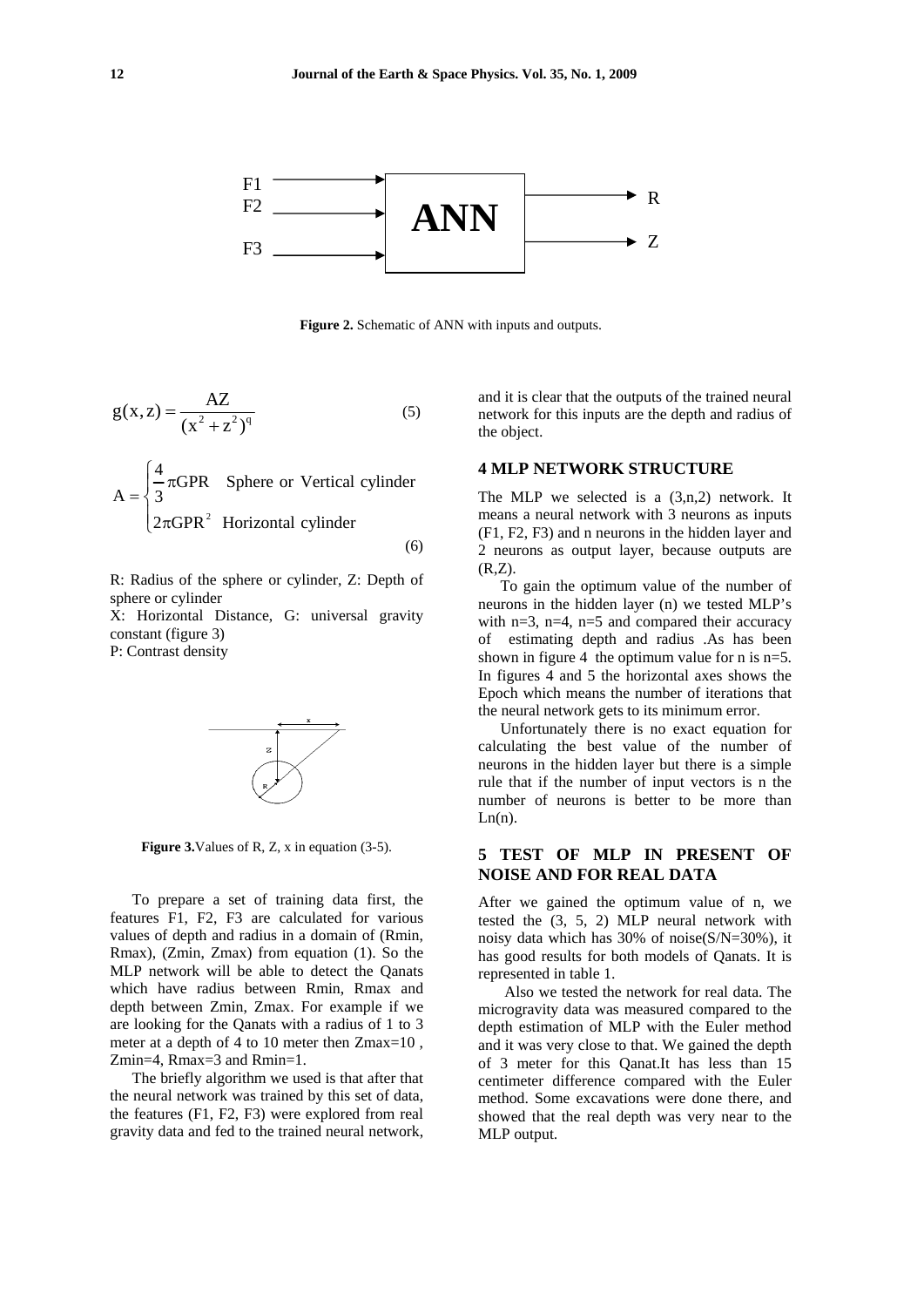| Training values for R,Z |                                | Outputs of MLP (3,5,2) in present of 30% noise |       |                                |       |
|-------------------------|--------------------------------|------------------------------------------------|-------|--------------------------------|-------|
| Horizontal<br>cylinder  | Sphere or Vertical<br>cylinder | Horizontal cylinder                            |       | Sphere or Vertical<br>cylinder |       |
| R(m)                    | Z(m)                           | R(m)                                           | Z(m)  | R(m)                           | Z(m)  |
| 1                       | $\overline{2}$                 | 1.17                                           | 2.2   | 1.12                           | 2.22  |
| 1                       | 3                              | 1.22                                           | 3.15  | 1.08                           | 3.32  |
| $\overline{2}$          | 4                              | 2.15                                           | 4.18  | 2.09                           | 4.25  |
| $\overline{2}$          | 5                              | 2.18                                           | 5.33  | 2.14                           | 4.28  |
| 3                       | 6                              | 3.25                                           | 6.25  | 3.17                           | 6.12  |
| $\overline{4}$          | 8                              | 4.17                                           | 8.21  | 4.28                           | 8.33  |
| 5                       | 13                             | 5.13                                           | 13.15 | 5.30                           | 13.45 |
| 6                       | 14                             | 6.25                                           | 14.18 | 6.31                           | 13.40 |
| 6                       | 15                             | 6.25                                           | 15.21 | 6.35                           | 14.5  |

**Table 1.** Outputs of MLP (3, 5, 2) in present of 30% noise.



**Figure 4.** Responses of MLP network for n=3, n=4.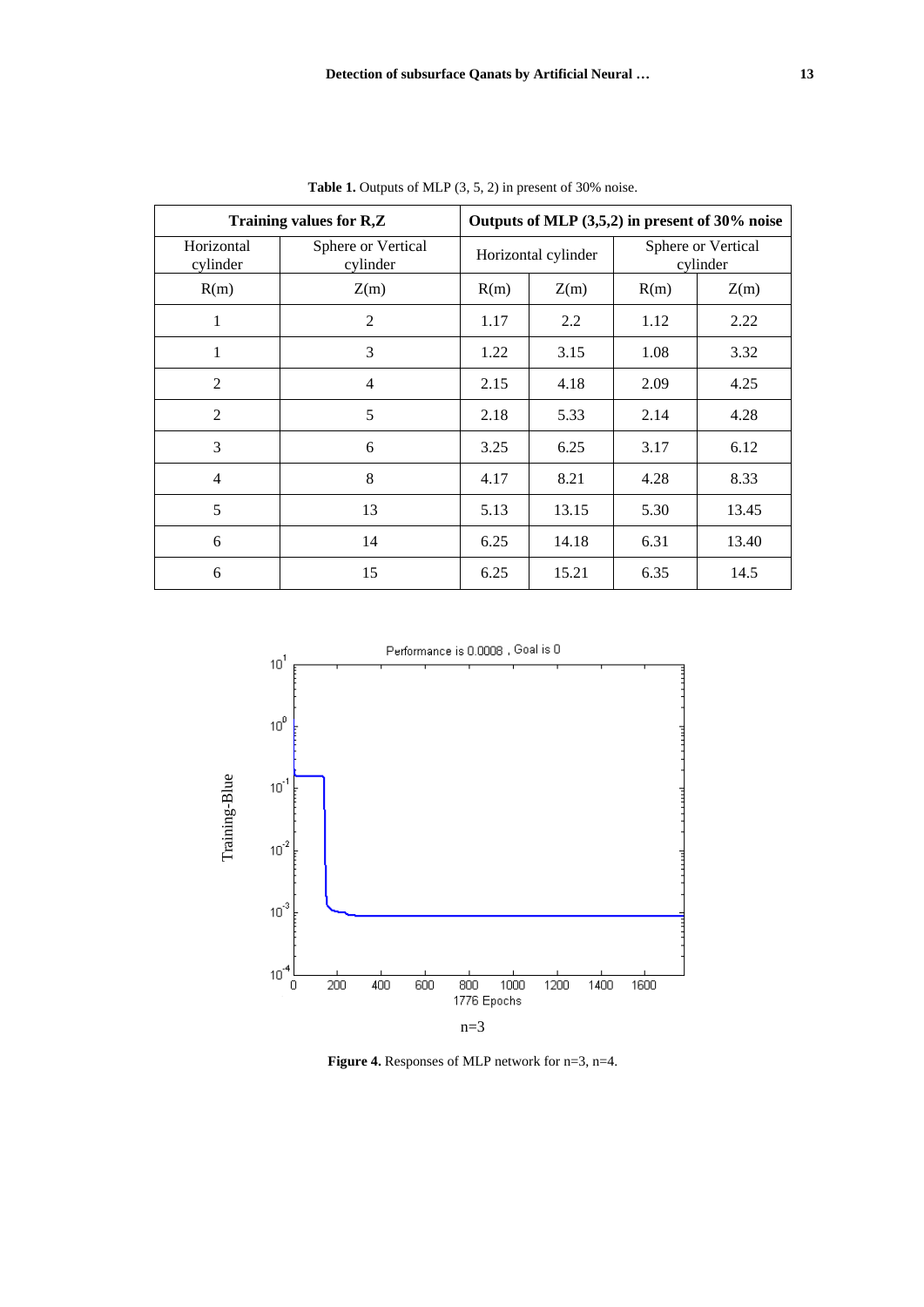

**Figure 4 Continued.** 



**Figure 5.** Responses of MLP network for n=5.